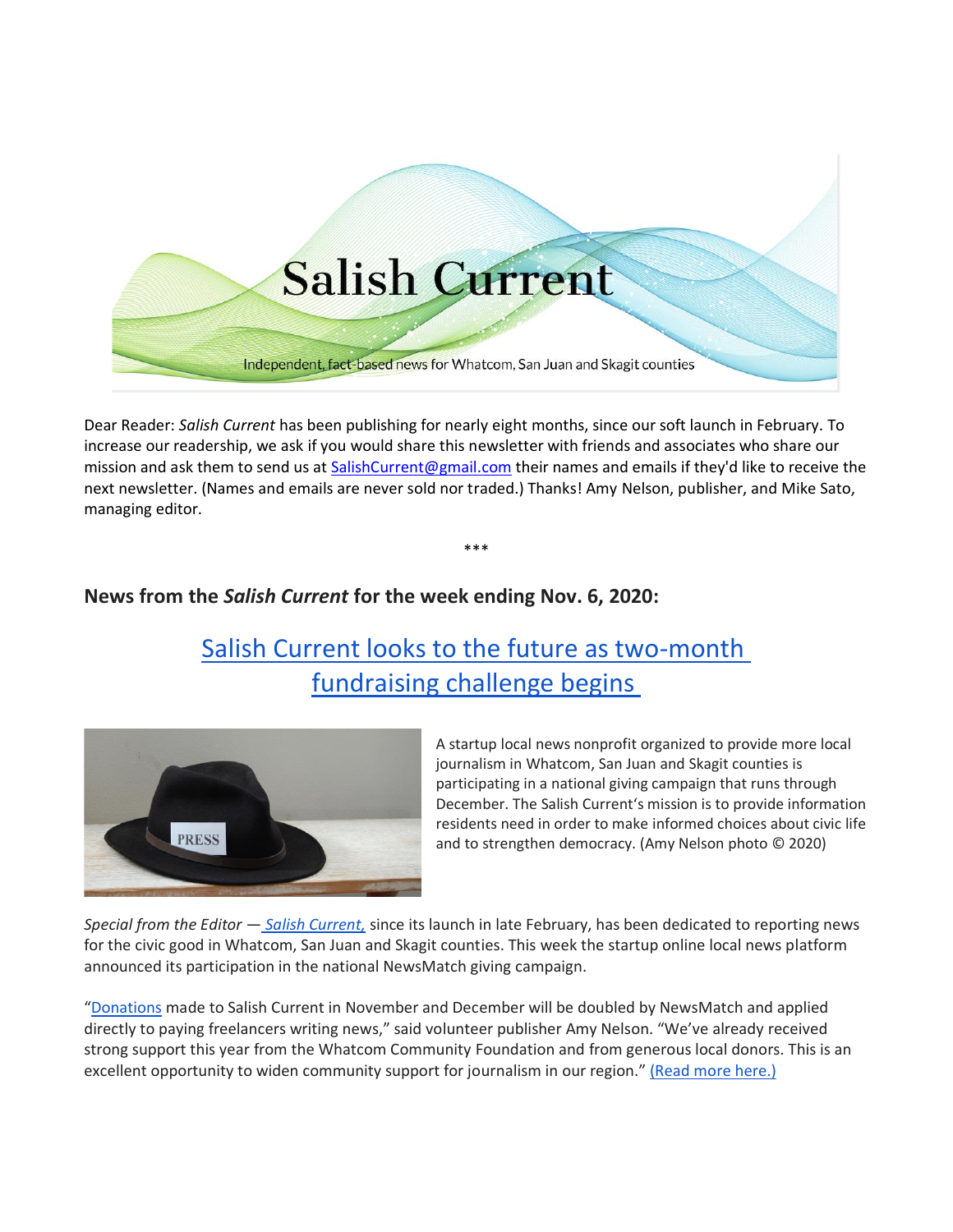\*\*\*

Salish Current *affirms its commitment to work for truth, justice, equality and healing for all people. #SayTheirNames #BlackLivesMatter #NoJusticeNoPeace*

\* \* \*

## **News from around the region:**

#### **Elections**

*Local election results Nov. 6, 2020, as of 12:00 p.m.* Congress

- U.S. Representative Congressional District 1: Suzan DelBene 59.17% Jeffrey Beeler, Sr. 40.72%
- U.S. Representative Congressional District 2: Rick Larsen 64.1% Timothy Hazelo 35.68%

#### 42nd Legislative District

- State Representative Pos. 1: Luanne Van Werven 48.79% Alicia Rule 51.12%
- State Representative Pos. 2: Jennifer Sefzik 48.22% Sharon Shewmake 51.67%

#### 40th Legislative District

- State Senator: Liz Lovelett 73.4% Charles Carrell 26.53%
- State Representative Pos. 1: Debra Lekanoff (unopposed) 96.57%
- State Representative Pos. 2: Alex Ramel 72.21% Russ Dzialo 27.64%

#### San Juan County

- San Juan County Residency District 1: Christine Minney 51.63% Ryan Palmateer 48.12%
- San Juan County Residency District 2: Rick Hughes 46.95% Cindy Wolf 52.77%
- San Juan Superior Court Position 1: Kathryn C. Loring (unopposed) 98.29%

#### Skagit County

- Skagit County Commissioner District 1: Mark Lundsten 52.31% Ron Wessen 47.54%
- Skagit County Commissioner District 2: Peter Browning 53.44% Mary Hudson 46.18%
- Skagit County PUD Commissioner District 1: Kenneth Goodwin 38.66% Andrew Miller 60.73%
- Skagit County Superior Court Position 3: Tom Seguine 46.49% Elizabeth Yost Neidzwski 53.16%

#### Whatcom County

- Whatcom County PUD Commissioner District 1: Jeffrey McClure 40.99% Christine 58.73% Grant
- Whatcom County Superior Court Position 2: Evan Jones 50.78% James Erb 49%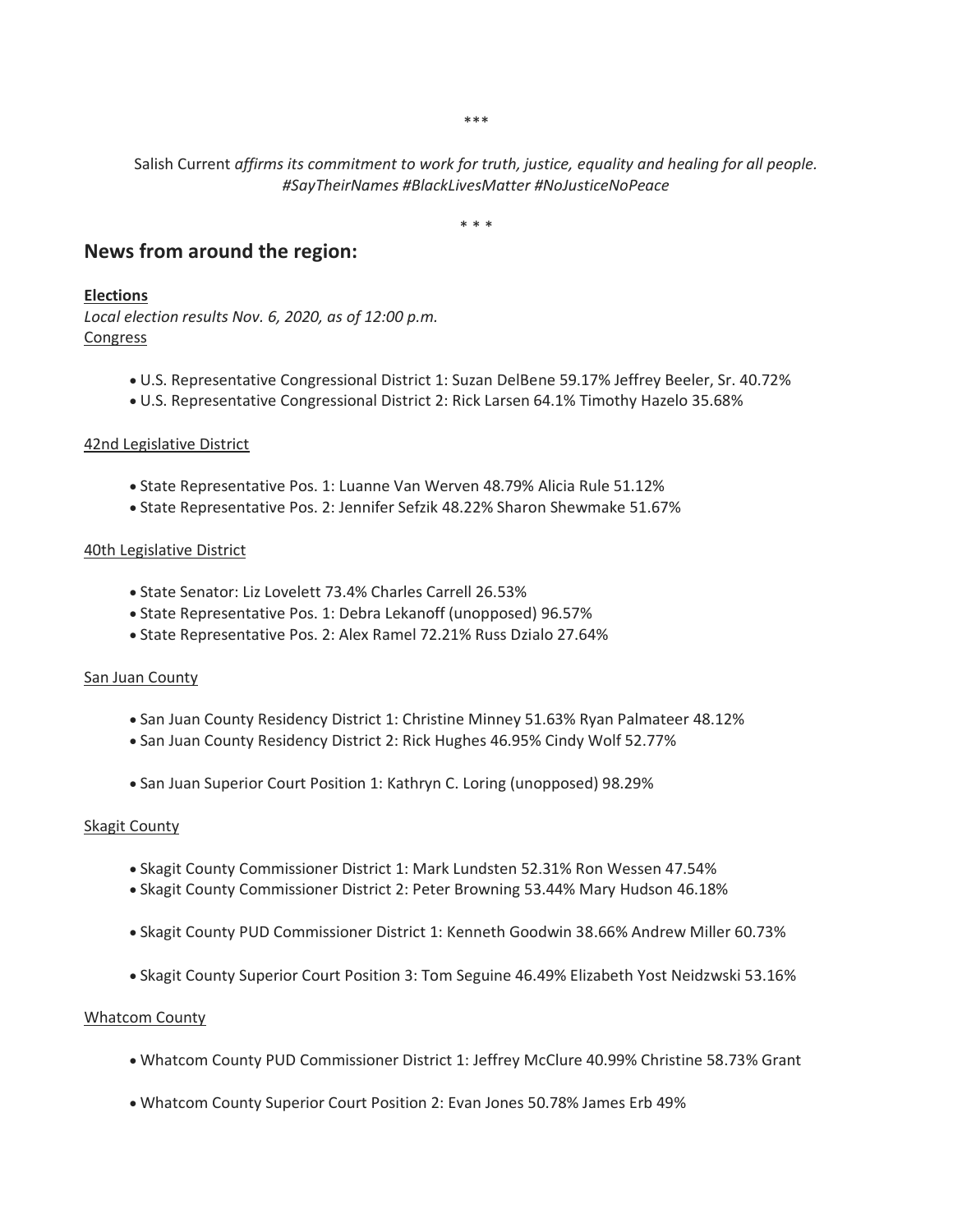• Whatcom County Superior Court Position 4: David Freeman 78.13% Jim Nelson 21.64%

## **Education**

- Ferndale voters on first count approved a school district two-year E&O Levy by a 62.4% margin. [\(My](https://myferndalenews.com/voters-approve-replacement-ferndale-school-district-levy_109223/)  [Ferndale News\)](https://myferndalenews.com/voters-approve-replacement-ferndale-school-district-levy_109223/)
- Washington state universities, including Western Washington University, are responding to the drop in admissions due to the pandemic by offering admission to students lower on the waiting list. [\(The](https://www.westernfrontonline.com/2020/11/02/extending-offers/)  [Western Front\)](https://www.westernfrontonline.com/2020/11/02/extending-offers/)

## **Government**

- The Lynden City Council will take public comment at its Nov. 16 meeting on a 2021 preliminary budget of \$78.5 million, which includes \$14.4 million to operate city departments. [\(Lynden Tribune/paywall\)](https://www.lyndentribune.com/news/mayor-proposes-a-budget-for-2021/article_c6468a08-1333-11eb-a627-e7801f6e91bd.html)
- City of Bellingham
- The Bellingham City Council will hold a public hearing Nov. 9 at 7 p.m. on the 2021-2022 preliminary [budget.S](https://cob.org/wp-content/uploads/2021-22-Preliminary-Budget.pdf)pecial budget meetings can be viewed [here online.](https://meetings.cob.org/)
- Whatcom County
- The Whatcom County Council will meet on Nov. 10 at 6 p.m. To participate, [click here.](http://www.whatcomcounty.us/3415/Participate-in-Virtual-Council-Meetings) Here's the [agenda.](https://whatcom.legistar.com/View.ashx?M=A&ID=735073&GUID=5893C0F9-4EAC-4AB7-A6C6-199B18FBE5E2)
- The County Council will hold a public hearing on the [County Executive's 2021 budget](https://www.whatcomcounty.us/DocumentCenter/View/51302/2021-22-Executives-Recommended-Budget---Volume-1) on Nov. 24 at 6 p.m.
- Port of Bellingham
- The Port's 2021 Preliminary Strategic Budget is available [here.](https://www.portofbellingham.com/18/Finance) The Port will have presentations and hold public hearings on the budget and the proposed 2021 property tax levy on Nov. 17 at 4 p.m. at Harbor Center Room and via Zoom. Written comments will be accepted through 5 p.m. Nov. 16. The Port is scheduled to formally adopt the budget on Nov. 17 at 4 p.m.

## **Nature**

- Join the free online Cherry Point Science Forum tomorrow (Nov. 7) from 10 a.m. to 12:30 p.m. to hear Dr. John Bower speak on "The Role of Marine Birds in the Cherry Point Food Web" and Dr. Rachel Arnold speak on "The Hooligans (*Spirinchus thaleichthys*) of the Nooksack River." [\(Cherry Point](https://www.re-sources.org/2020/10/cpar-science-forum-2020/)  [Aquatic Reserve Citizen Stewardship Committee\)](https://www.re-sources.org/2020/10/cpar-science-forum-2020/)
- The state Department of Natural Resources has identified the San Juan Islands as one of 16 locations in Western Washington to focus on in its 2020 Forest Action Plan. [\(San Juan Journal\)](https://www.sanjuanjournal.com/news/san-juan-county-a-priority-in-states-forest-plan/)
- A single giant murder hornet was found this week in Abbotsford, B.C., in a rural farming area between the Fraser River and Highway 1. [\(CBC\)](https://www.cbc.ca/news/canada/british-columbia/murder-hornet-bc-1.5788477)